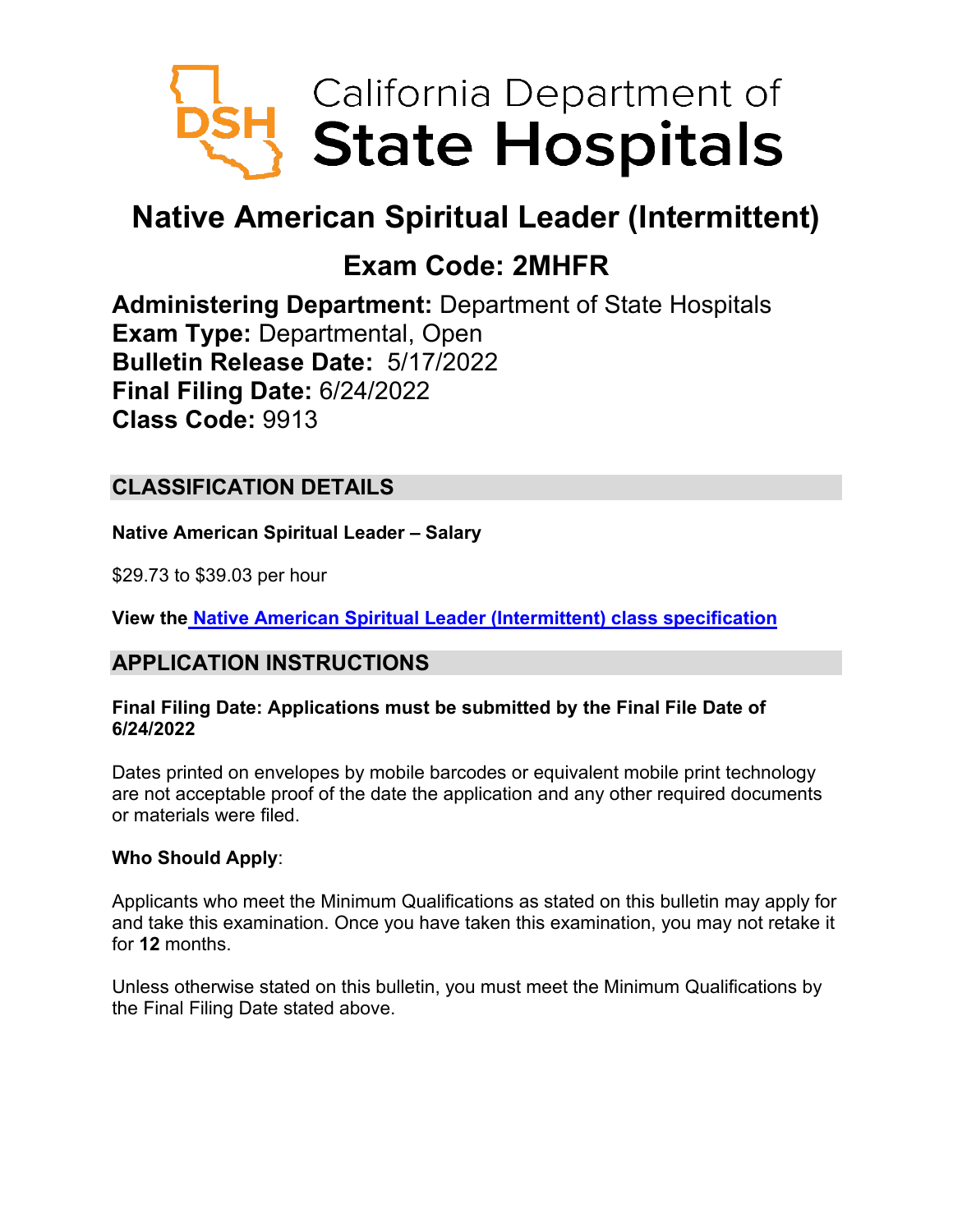#### **How to Apply**:

Applicants are required to submit an [Examination Application \(STD 678\),](https://jobs.ca.gov/pdf/std678.pdf) found at [www.calcareers.ca.gov,](http://www.calcareers.ca.gov/) either by mail, in person, or via email to the address listed below.

#### **The preferred method to apply is by emailing your STD 678 to:**

#### **[NativeAmericanSpiritualLeader@dsh.ca.gov](mailto:NativeAmericanSpiritualLeader@dsh.ca.gov)**

#### **Electronic signatures are acceptable.**

Indicate the Classification on your Examination Application (STD 678).

You may apply by mail to: Department of State Hospitals – Sacramento Selection Services Unit 1600  $9<sup>th</sup>$  Street – Room 121 Sacramento, CA 95814

Indicate the Classification on your Examination Application (STD 678).

You may apply in person at: Department of State Hospitals – Sacramento 1600 9th Street Sacramento, CA 95814 Monday through Friday, 8am to 5pm (excluding State holidays)

Indicate the Classification on your Examination Application (STD 678).

#### **Special Testing Arrangements:**

If you require assistance or alternative testing arrangements due to a disability, please contact the testing department listed in the Contact Information section of this bulletin.

#### **MINIMUM QUALIFICATIONS**

All applicants must meet the education and/or experience requirements as stated on this exam bulletin to be accepted into the examination. Part-time or full-time jobs, regardless of whether paid or volunteer positions, and inside or outside California state service will count toward experience.

Currently recognized as a spiritual leader and in good standing with his/her Native American Tribe, Nation, Band or Rancheria. (All candidates must attach to their application a letter of certification of good standing issued by his/her Native American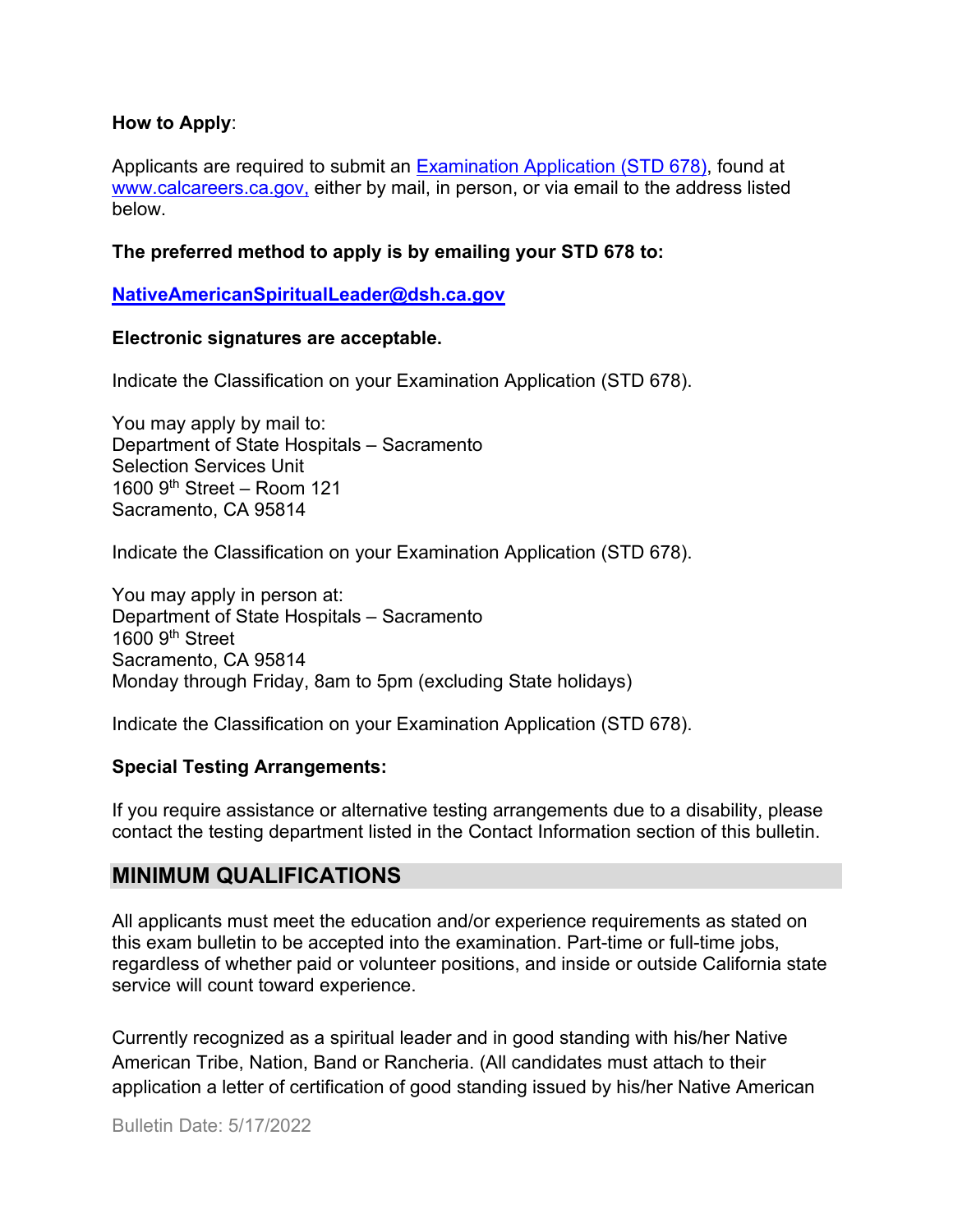Tribe, Nation, Band or Rancheria.) and Experience: Two years of experience as a recognized Native American spiritual leader practicing in a setting recognized by his/her Native American Tribe, Nation, Band or Rancheria.

## **SPECIAL PERSONAL CHARACTERISTICS**

Must show that he/she embodies fundamental Native American cultural/spiritual values with ability to effectively teach these values and instill them in others.

Ability to work in the cross-cultural institutional setting; insight into the factors involved in the development of behavior problems; demonstrate aptitude for working effectively with an interest in the welfare and spiritual needs of institution residents; emotional stability; adaptability; firmness; patience; self-control; tact; good communication skills; neat personal appearance; good judgment in moral, ethical, and spiritual matters.

# **POSITION DESCRIPTION**

Under direction, to provide spiritual and moral guidance to residents of State correctional institutions; to conduct and/or facilitate Native American spiritual ceremonies, oral traditions, cultural studies, and to do other related work.

## **EXAMINATION SCOPE**

This examination consists of the following components:

#### **This examination may consist of a Qualifications Appraisal Panel (QAP) interview weighted 100%**

In order to obtain a position on the eligible list, a minimum rating of 70% must be attained. *Candidates who do not appear for the interview will be disqualified.*

If conditions warrant, this examination may utilize an evaluation of each candidate's education and experience compared to a standard developed from the class specification. It is important that each candidate provide details and completely fill out their application. List all experience relevant to the "Minimum Qualifications" for admittance to the examination shown on this announcement.

#### **Exam Considerations for Education and Experience:**

- 1. The breadth, quality, and length of time of the education and experience.
- 2. The relevance of the education and experience to the qualifications of the classifications.
- 3. The degree to which the competitor's total education and work history represent suitable preparation to successfully perform the duties and tasks of the class.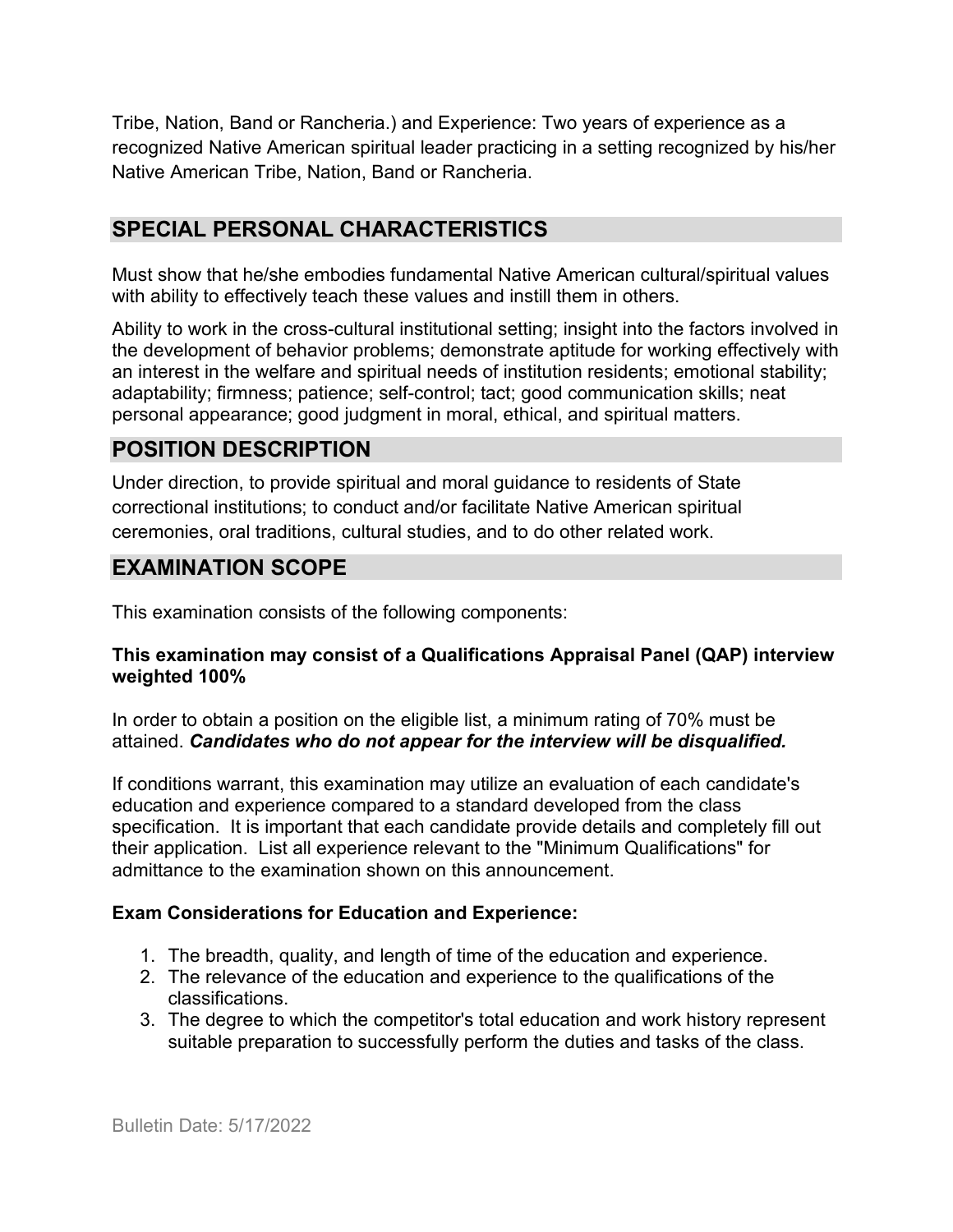In addition to evaluating applicants' relative knowledge, skills, and ability, as demonstrated by quality and breadth of education and/or experience, emphasis in each exam component will be measuring competitively, relative job demands, each applicant's:

#### **Knowledge of:**

- 1. Knowledge of a Native American ceremony or cultural event.
- 2. Knowledge of factors involved in the development of behavior problems and methods of rehabilitation.

#### **Ability to:**

- 1. Ability to organize, prepare, and conduct Native American ceremonies and cultural events.
- 2. Ability to instruct activities in Native American music and in the oral tradition.
- 3. Ability to counsel institution residents and their families on moral and ethical problems.
- 4. Ability to establish rapport with institution residents.
- 5. Ability to analyze situations accurately and adopt an effective course of action.

## **ELIGIBLE LIST INFORMATION**

A Departmental Open Dated eligible list for the **Native American Spiritual Leader** classification will be established for use by Department of State Hospitals.

Eligibility will expire **12 months** after it is established, unless the needs of the service and conditions of the list warrant a change in this period. Applicants must then retake the examination to reestablish eligibility.

Veterans' Preference will be granted for this examination. In accordance with Government Codes 18973.1 and 18973.5, whenever any veteran, or widow or widower of a veteran achieves a passing score on an open examination, he or she shall be ranked in the top rank of the resulting eligible list.

Veterans status is verified by the California Department of Human Resources (CalHR). Information on this program and the Veterans' Preference Application (Std. form 1093) is available online at the following website:

<https://www.jobs.ca.gov/CalHRPublic/Landing/Jobs/VeteransInformation.aspx>

Additional information on veteran benefits is available at the Department of Veterans Affairs.

Career credits are not granted for examinations administered on an Open or Promotional basis.

Bulletin Date: 5/17/2022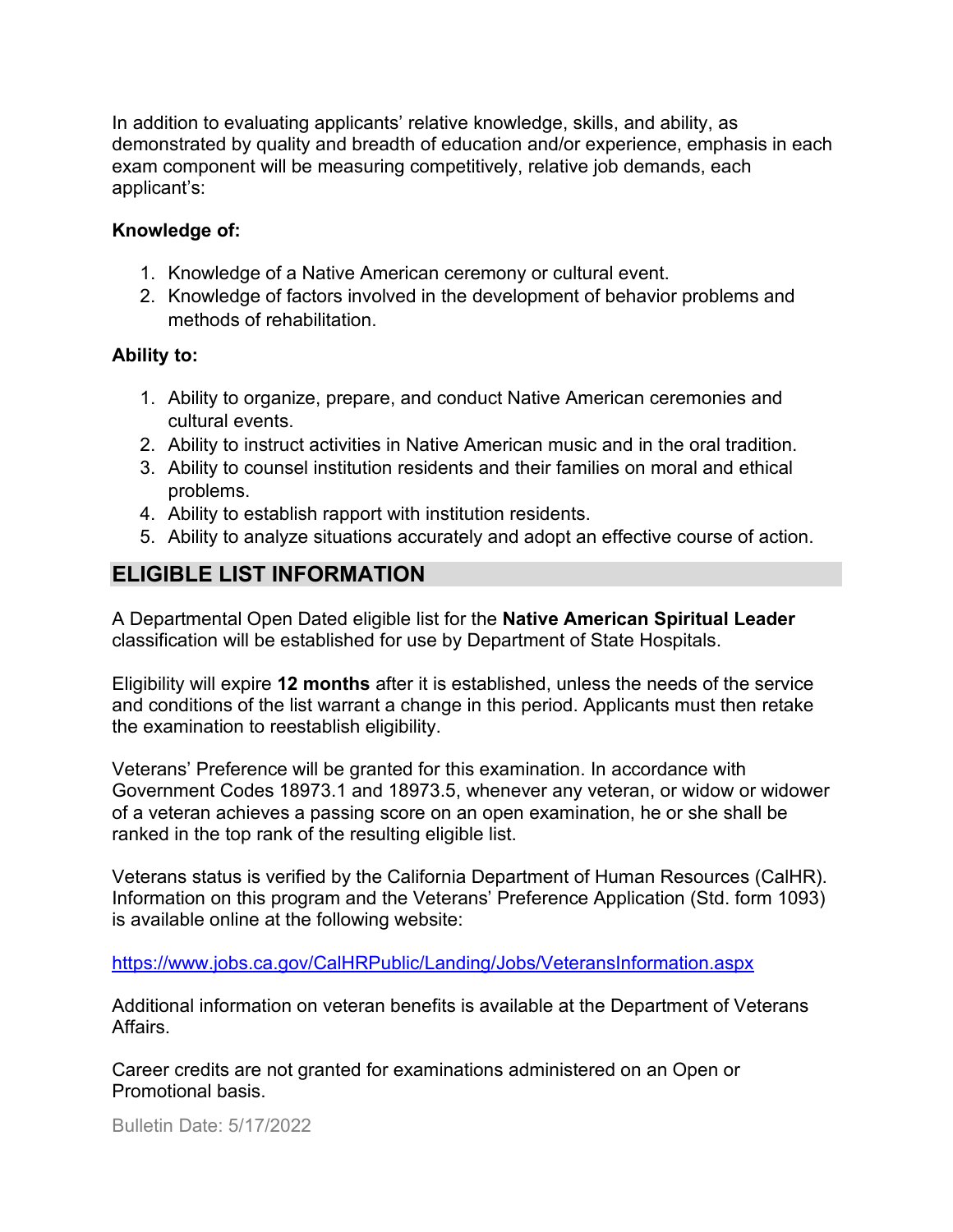## **PREPARING FOR THE EXAMINATION**

Here is a list of suggested resources to have available prior to taking the exam.

- 1. **Employment History:** Employment dates, job titles, organization names and addresses, names of supervisors or persons who can verify your job responsibilities, and phone numbers of persons listed above.
- 2. **Education:** School names and addresses, degrees earned, dates attended, courses taken (verifiable on a transcript), persons or office who can verify education, and phone numbers of persons or offices listed above.
- 3. **Training:** Class titles, certifications received, names of persons who can verify your training, and phone numbers of persons listed above.

## **TAKING THE EXAMINATION**

**Step 1. Submit your application following the instructions above.**

**Once your application has been received and it has been determined that you meet the Minimum Qualifications for entrance into the examination, we will contact you regarding the examination.**

## **TESTING DEPARTMENTS**

Department of State Hospitals

## **CONTACT INFORMATION**

Questions relating to this exam should be directed to:

Department of State Hospitals Selection Services Unit Monday through Friday, 8am to 5pm (excluding State Holidays) Phone: 916-651-8832 Email: **[NativeAmericanSpiritualLeader@dsh.ca.gov](mailto:NativeAmericanSpiritualLeader@dsh.ca.gov)** 

California Relay Service: 1-800-735-2929 (TTY), 1-800-735-2922 (Voice). TTY is a Telecommunications Device for the Deaf, and is reachable only from phones equipped with a TTY Device.

## **EQUAL OPPORTUNITY EMPLOYER**

The State of California is an equal opportunity employer to all, regardless of age, ancestry, color, disability (mental and physical), exercising the right of family care and medical leave, gender, gender expression, gender identity, genetic information, marital status, medical condition, military or veteran status, national origin, political affiliation,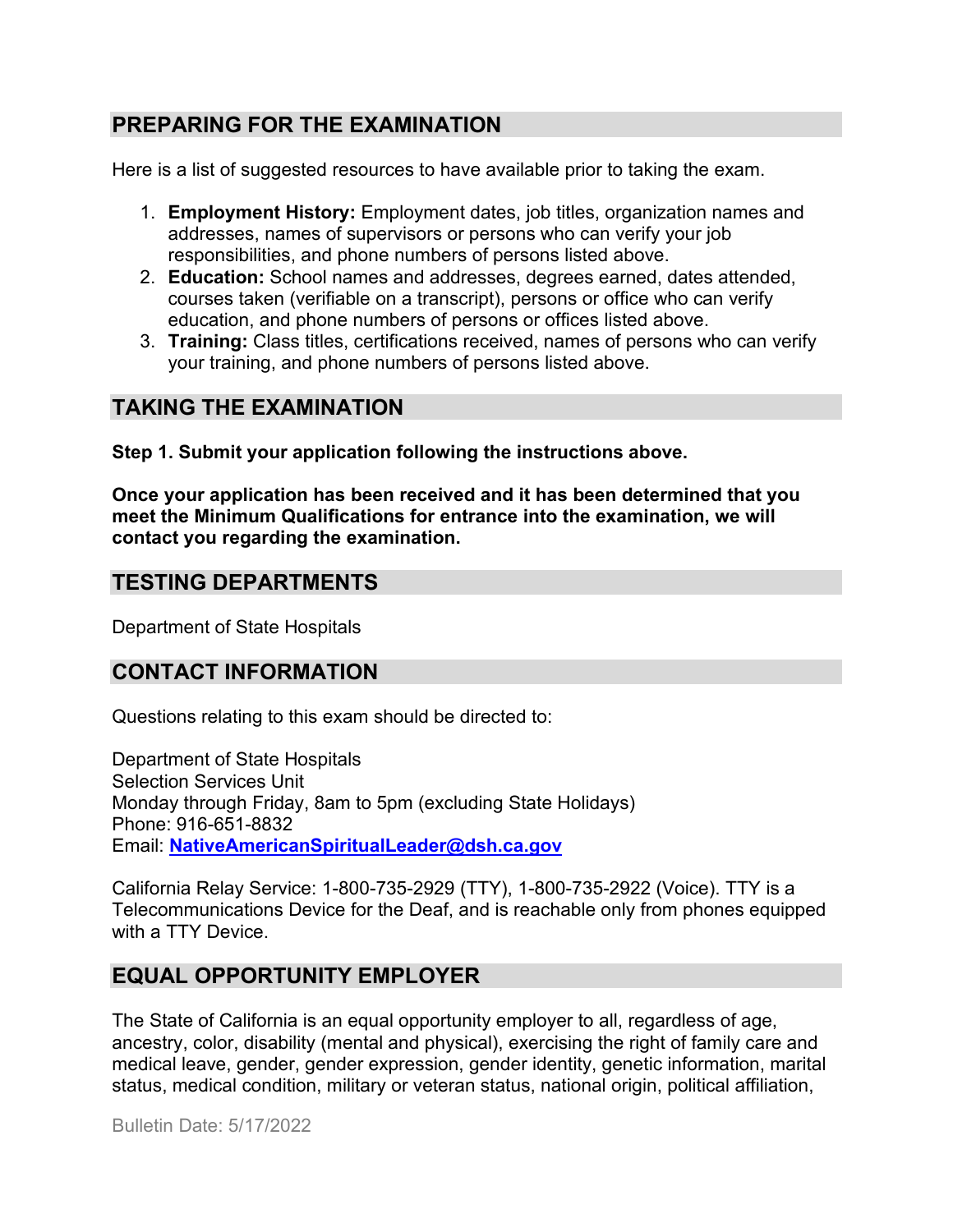race, religious creed, sex (includes pregnancy, childbirth, breastfeeding, and related medical conditions), and sexual orientation.

### **DRUG-FREE STATEMENT**

It is an objective of the State of California to achieve a drug-free State work place. Any applicant for State employment will be expected to behave in accordance with this objective, because the use of illegal drugs is inconsistent with the law of the State, the rules governing civil service, and the special trust placed in public servants.

#### **GENERAL INFORMATION**

Examination and/or Employment Application (STD 678) forms are available at the California Department of Human Resources, local offices of the Employment Development Department, and through your CalCareer Account at the following website:

#### **[http://www.CalCareers.ca.gov/](http://www.calcareers.ca.gov/)**

If you meet the requirements stated on this examination bulletin, you may take this examination, which is competitive. Possession of the entrance requirements does not assure a place on the eligible list. Your performance in the examination described in this bulletin will be rated against a predetermined job-related rating, and all applicants who pass will be ranked according to their score.

The Department of State Hospitals reserves the right to revise the examination plan to better meet the needs of the service, if the circumstances under which this examination was planned change. This examination may be canceled by the Department of State Hospitals at any time prior to the establishment of the employment list. Such revision or cancelation will be in accordance with civil service laws and rules and all applicants will be notified.

General Qualifications: Applicants must possess essential personal qualifications including integrity, initiative, dependability, good judgement, the ability to work cooperatively with others, and a state of health consistent with the ability to perform the assigned duties of the class. A medical examination may be required. In open examinations, investigation may be made of employment records and personal history and fingerprinting may be required.

Eligible Lists: Eligible lists established by competitive examination, regardless of date, must be used in the following order: 1) sub-divisional promotional, 2) departmental promotional, 3) multi-departmental promotional, 4) servicewide promotional, 5) departmental open, 6) open. When there are two lists of the same kind, the older must be used first. Eligible lists will expire in one to four years unless otherwise stated on the bulletin.